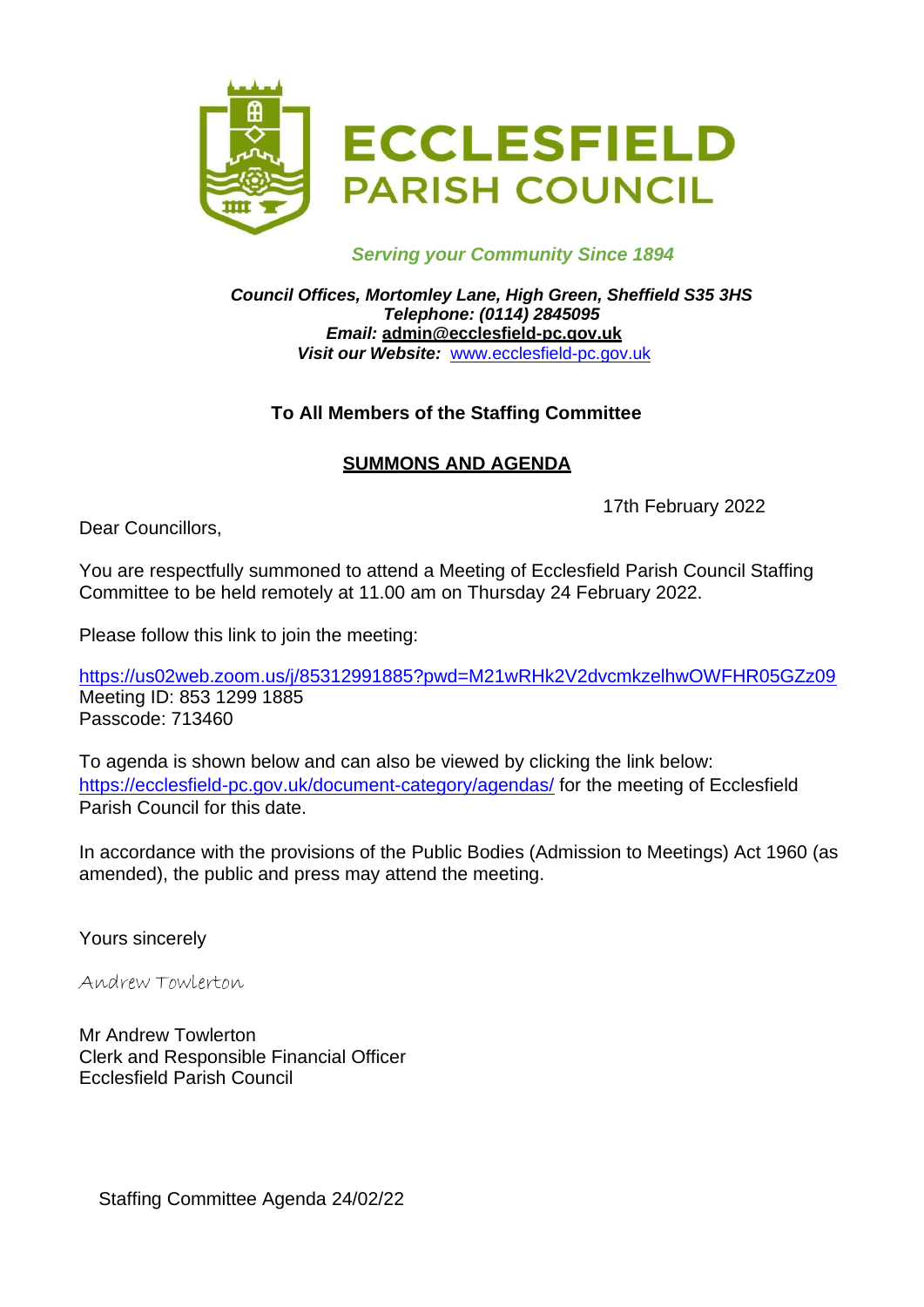### **Committee Membership**

**Councillor Carol Levery (Chairman), Councillor Victoria Bowden (Vice-Chairman), Councillor John Brownrigg (Ex Officio), Councillor John Housley (Ex Officio) and Councillor Thomas Sturgess.**

\*Substitute members may be appointed in accordance with Standing Order 4v.

#### **Chairman's announcement**

Prior to the commencement of the meeting, the Chairman will outline the procedure for this remote meeting to ensure that the meeting is effective, safe and lawful including:

- Councillors must observe the Council's Code of Conduct during the meeting.
- Voting procedure.
- Public session and exclusion of the press and public procedures.
- Anyone wishing to record is asked to let the Chairman of the meeting know prior to the start of the meeting. The meeting is being recorded by the Council for the purpose of aiding minute taking.
- All Councillors present are required to state their name prior to the commencement of the meeting.

### **AGENDA**

#### **2021/44 (SC). Apologies and Reasons for Absence**

To note apologies.

To recommend for approval reasons for absence.

#### **2021/45 (SC). Declarations of Interest**

To consider any requests for dispensation.

To note any declarations of interests not already declared under the Members Code of Conduct or Members Register of Disclosable Pecuniary Interests.

#### **2021/46 (SC). Exclusion of Press and Public**

To consider the exclusion of the Press and Public in accordance with Public Bodies Admission to Meetings Act 1960 Section 1 (2) due to the confidential nature of the business to be transacted.

#### **2021/47 (SC). Public Participation Session**

To receive questions from members of the public under the direction of the Chairman and in accordance with the Council's Standing Orders (Standing Order 3 states that the public participation session will be for no more than 15 minutes and a member of the public shall not speak for more than 3 minutes).

Staffing Committee Agenda 24/02/22